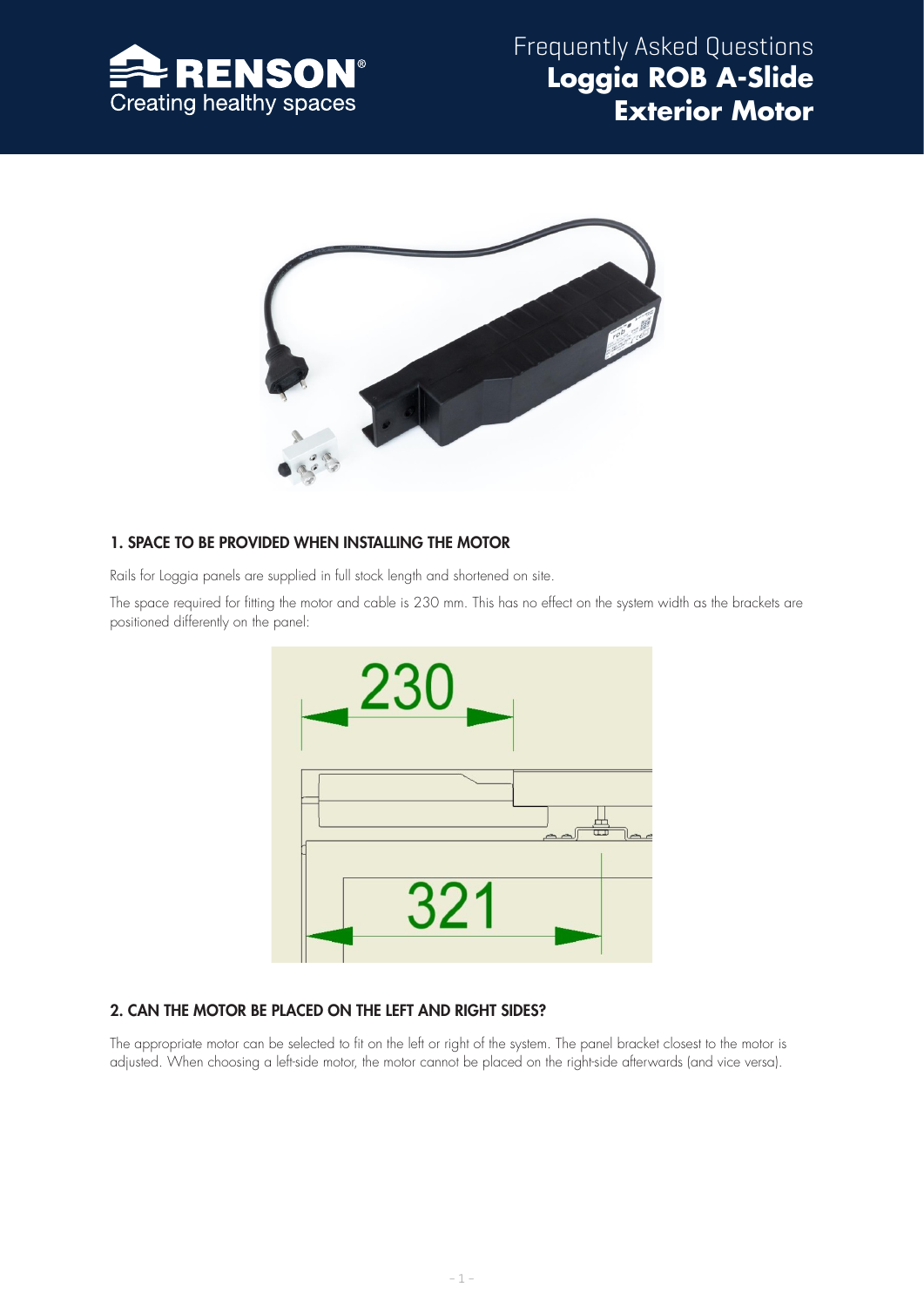

# 3. HOW TO CHOOSE A LEFT OR RIGHT MOTOR

With Loggia panels, one should always look from the outside inwards to make a choice between left or right motor. In the outside view below, the motor is on the left:



## 4. HOW IS THE MOTOR CONNECTED?

The motor must be connected as shown below. The motor is controlled by a wall switch.



## 5. CAN A MOTOR BE ADDED LATER AFTER A LOGGIA SYSTEM HAS ALREADY BEEN PLACED?

No, the brackets on the panels are fitted in a different way if a motorised version is chosen.

## 6. FINISHING WHEN USING MOTORISATION

Renson recommends finishing the rail of the system with a back cover (sloping or flat) so the belt is not visible.